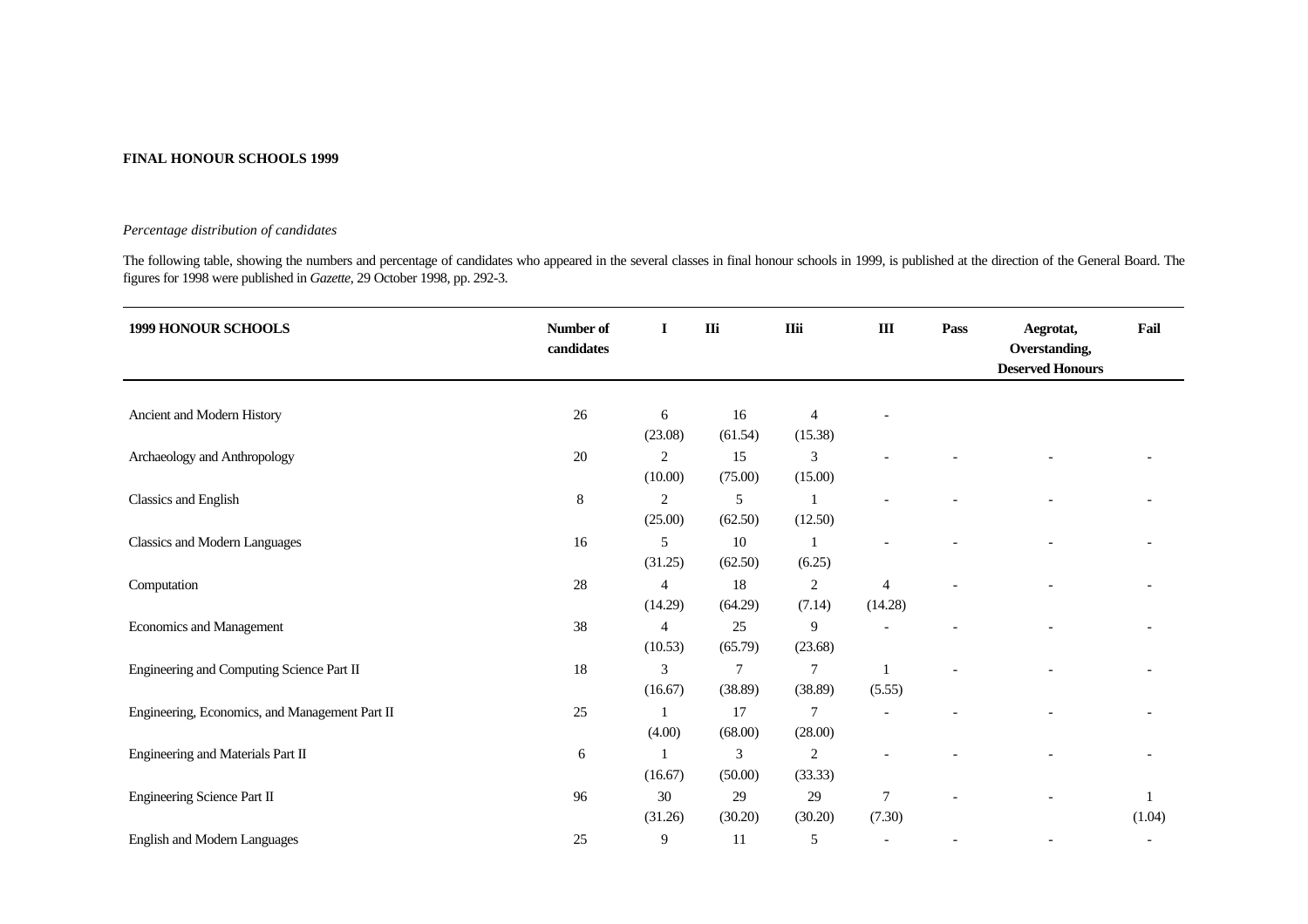| Number of<br>candidates | I                                                                       | $\mathbf{I}$                                                                                                                                                                                                      | <b>IIii</b>                                                                                                                                                                                               | $\rm III$                                                                                                                                                             | Pass                                                                                    | Aegrotat,<br>Overstanding,<br><b>Deserved Honours</b> | Fail                     |
|-------------------------|-------------------------------------------------------------------------|-------------------------------------------------------------------------------------------------------------------------------------------------------------------------------------------------------------------|-----------------------------------------------------------------------------------------------------------------------------------------------------------------------------------------------------------|-----------------------------------------------------------------------------------------------------------------------------------------------------------------------|-----------------------------------------------------------------------------------------|-------------------------------------------------------|--------------------------|
|                         |                                                                         |                                                                                                                                                                                                                   |                                                                                                                                                                                                           |                                                                                                                                                                       |                                                                                         |                                                       |                          |
|                         |                                                                         |                                                                                                                                                                                                                   |                                                                                                                                                                                                           |                                                                                                                                                                       |                                                                                         |                                                       |                          |
|                         |                                                                         |                                                                                                                                                                                                                   |                                                                                                                                                                                                           |                                                                                                                                                                       |                                                                                         |                                                       | $\mathbf{1}$<br>(0.41)   |
|                         |                                                                         |                                                                                                                                                                                                                   |                                                                                                                                                                                                           |                                                                                                                                                                       |                                                                                         |                                                       |                          |
|                         |                                                                         |                                                                                                                                                                                                                   |                                                                                                                                                                                                           |                                                                                                                                                                       |                                                                                         |                                                       |                          |
|                         |                                                                         |                                                                                                                                                                                                                   |                                                                                                                                                                                                           |                                                                                                                                                                       |                                                                                         |                                                       |                          |
|                         | (12.28)                                                                 | (78.95)                                                                                                                                                                                                           | (7.02)                                                                                                                                                                                                    |                                                                                                                                                                       |                                                                                         | (1.75)                                                |                          |
| 99                      | 15                                                                      | 67                                                                                                                                                                                                                | 15                                                                                                                                                                                                        | $\sqrt{2}$                                                                                                                                                            |                                                                                         |                                                       |                          |
|                         | (15.15)                                                                 | (67.68)                                                                                                                                                                                                           | (15.15)                                                                                                                                                                                                   | (2.02)                                                                                                                                                                |                                                                                         |                                                       |                          |
| 33                      | 5                                                                       | 26                                                                                                                                                                                                                | $\mathfrak{2}$                                                                                                                                                                                            | $\overline{a}$                                                                                                                                                        |                                                                                         |                                                       |                          |
|                         | (15.15)                                                                 | (78.79)                                                                                                                                                                                                           | (6.06)                                                                                                                                                                                                    |                                                                                                                                                                       |                                                                                         |                                                       |                          |
| 266                     | 45                                                                      | 187                                                                                                                                                                                                               | 31                                                                                                                                                                                                        |                                                                                                                                                                       | $\mathbf{1}$                                                                            |                                                       | $\sqrt{2}$               |
|                         |                                                                         |                                                                                                                                                                                                                   |                                                                                                                                                                                                           |                                                                                                                                                                       |                                                                                         |                                                       | (0.75)                   |
|                         |                                                                         |                                                                                                                                                                                                                   |                                                                                                                                                                                                           |                                                                                                                                                                       |                                                                                         |                                                       | $\overline{\phantom{a}}$ |
|                         |                                                                         |                                                                                                                                                                                                                   |                                                                                                                                                                                                           |                                                                                                                                                                       |                                                                                         |                                                       |                          |
|                         |                                                                         |                                                                                                                                                                                                                   | $\overline{\phantom{a}}$                                                                                                                                                                                  |                                                                                                                                                                       |                                                                                         |                                                       |                          |
|                         |                                                                         |                                                                                                                                                                                                                   |                                                                                                                                                                                                           |                                                                                                                                                                       |                                                                                         |                                                       |                          |
|                         |                                                                         |                                                                                                                                                                                                                   |                                                                                                                                                                                                           |                                                                                                                                                                       |                                                                                         |                                                       |                          |
|                         |                                                                         |                                                                                                                                                                                                                   |                                                                                                                                                                                                           |                                                                                                                                                                       |                                                                                         |                                                       |                          |
|                         |                                                                         |                                                                                                                                                                                                                   |                                                                                                                                                                                                           |                                                                                                                                                                       |                                                                                         |                                                       |                          |
| 23                      | $\overline{4}$                                                          | 10                                                                                                                                                                                                                | $\overline{4}$                                                                                                                                                                                            | 5                                                                                                                                                                     |                                                                                         |                                                       |                          |
|                         | (17.39)                                                                 | (43.48)                                                                                                                                                                                                           | (17.39)                                                                                                                                                                                                   | (21.74)                                                                                                                                                               |                                                                                         |                                                       |                          |
| 19                      | 8                                                                       | $\,8\,$                                                                                                                                                                                                           | $\sqrt{2}$                                                                                                                                                                                                | $\mathbf{1}$                                                                                                                                                          |                                                                                         |                                                       |                          |
|                         | (42.11)                                                                 | (42.11)                                                                                                                                                                                                           | (10.52)                                                                                                                                                                                                   | (5.26)                                                                                                                                                                |                                                                                         |                                                       |                          |
| 285                     | 49                                                                      | 198                                                                                                                                                                                                               | 35                                                                                                                                                                                                        | 1                                                                                                                                                                     | $\overline{2}$                                                                          |                                                       |                          |
|                         |                                                                         |                                                                                                                                                                                                                   |                                                                                                                                                                                                           |                                                                                                                                                                       |                                                                                         |                                                       |                          |
| $12\,$                  | 3                                                                       | $\,8$                                                                                                                                                                                                             | $\mathbf{1}$                                                                                                                                                                                              |                                                                                                                                                                       |                                                                                         |                                                       |                          |
|                         |                                                                         |                                                                                                                                                                                                                   |                                                                                                                                                                                                           |                                                                                                                                                                       |                                                                                         |                                                       |                          |
|                         |                                                                         |                                                                                                                                                                                                                   |                                                                                                                                                                                                           |                                                                                                                                                                       |                                                                                         |                                                       |                          |
|                         | 246<br>$\mathfrak{Z}$<br>57<br>110<br>$\mathfrak{Z}$<br>130<br>51<br>13 | (36.00)<br>56<br>(22.76)<br>$\mathfrak{2}$<br>(66.67)<br>$\tau$<br>(16.92)<br>$20\,$<br>(18.18)<br>$\overline{\phantom{a}}$<br>23<br>(17.69)<br>$28\,$<br>(54.90)<br>(17.19)<br>(25.00)<br>$\mathbf{1}$<br>(7.69) | (44.00)<br>142<br>(57.72)<br>$\overline{a}$<br>45<br>(70.30)<br>$72\,$<br>(65.46)<br>$\ensuremath{\mathfrak{Z}}$<br>(100.00)<br>63<br>(48.46)<br>22<br>(43.14)<br>(69.48)<br>(66.67)<br>$12\,$<br>(92.31) | (20.00)<br>$46\,$<br>(18.70)<br>$\mathbf{1}$<br>(33.33)<br>$\overline{4}$<br>(11.65)<br>18<br>(16.36)<br>38<br>(29.23)<br>$\mathbf{1}$<br>(1.96)<br>(12.28)<br>(8.33) | $\mathbf{1}$<br>(0.41)<br>$\mathfrak s$<br>(3.85)<br>$\overline{\phantom{a}}$<br>(0.35) | (0.38)<br>$\mathbf{1}$<br>(0.77)<br>(0.70)            | $\mathbf{1}$             |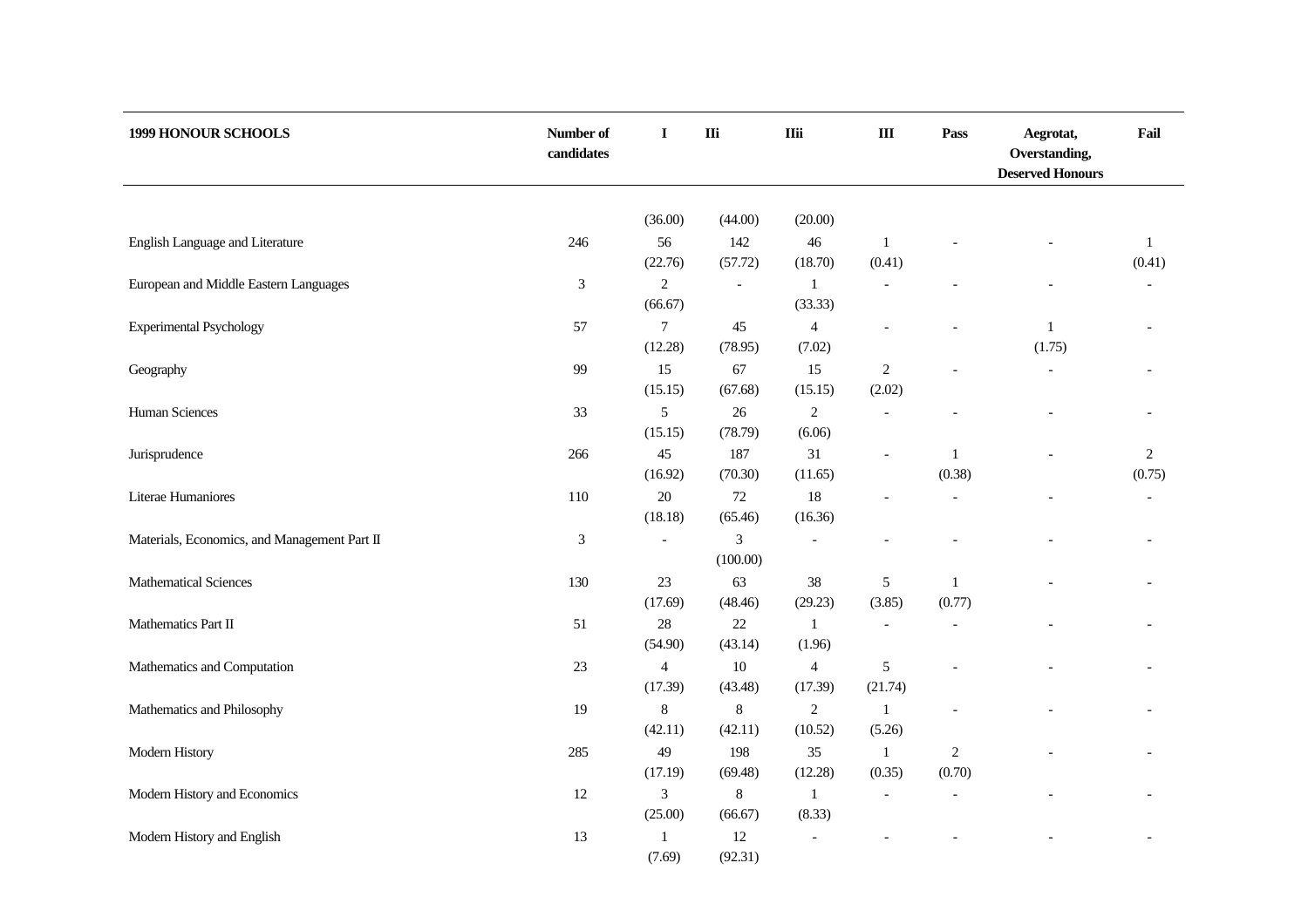| 1999 HONOUR SCHOOLS                            | Number of<br>candidates | I                                  | $\mathbf{I}$       | <b>IIii</b>               | $\rm III$                 | Pass                     | Aegrotat,<br>Overstanding,<br><b>Deserved Honours</b> | Fail |
|------------------------------------------------|-------------------------|------------------------------------|--------------------|---------------------------|---------------------------|--------------------------|-------------------------------------------------------|------|
| Modern History and Modern Languages            | $27\,$                  | $\boldsymbol{7}$<br>(25.93)        | 19<br>(70.37)      | $\mathbf{1}$<br>(3.70)    |                           |                          |                                                       |      |
| Modern Languages                               | 194                     | 43<br>(22.17)                      | 99<br>(51.03)      | 52<br>(26.80)             |                           |                          |                                                       |      |
| Music                                          | 54                      | 3<br>(5.56)                        | 35<br>(64.81)      | 16<br>(29.63)             |                           |                          |                                                       |      |
| Natural Science:                               |                         |                                    |                    |                           |                           |                          |                                                       |      |
| <b>Biological Sciences</b>                     | 92                      | $18\,$<br>(19.56)                  | 64<br>(69.57)      | $10\,$<br>(10.87)         |                           |                          |                                                       |      |
| Chemistry Part II                              | 154                     | 50<br>(32.47)                      | 79<br>(51.30)      | 19<br>(12.34)             | 6<br>(3.89)               |                          |                                                       |      |
| Geology                                        | $26\,$                  | $\mathfrak{Z}$<br>(11.54)          | 12<br>(46.15)      | 9<br>(34.62)              | $\overline{c}$<br>(7.69)  |                          |                                                       |      |
| Metallurgy and Science of<br>Materials Part II | $18\,$                  | 5<br>(27.78)                       | $\,8\,$<br>(44.44) | $\mathfrak{Z}$<br>(16.67) | $\overline{c}$<br>(11.11) |                          |                                                       |      |
| Molecular and Cellular Biochemistry<br>Part II | $73\,$                  | $11\,$<br>(15.07)                  | 46<br>(63.01)      | 13<br>(17.81)             | $\sqrt{2}$<br>(2.74)      | $\overline{\phantom{0}}$ | $\mathbf{1}$<br>(1.37)                                |      |
| Physics (Three-year course)                    | 44                      | $\sqrt{6}$<br>(13.64)              | $20\,$<br>(45.46)  | $\,$ 8 $\,$<br>(18.18)    | 9<br>(20.45)              | $\mathbf{1}$<br>(2.27)   | $\overline{a}$                                        |      |
| Physics (Four-year course)                     | 111                     | 39<br>(35.14)                      | 55<br>(49.55)      | 12<br>(10.81)             | $\overline{4}$<br>(3.60)  | $\mathbf{1}$<br>(0.90)   |                                                       |      |
| Physiological Sciences                         | 111                     | 19<br>(17.12)                      | 84<br>(75.68)      | $\,8\,$<br>(7.20)         |                           |                          |                                                       |      |
| <b>Oriental Studies</b>                        | $42\,$                  | 6<br>(14.29)                       | 30<br>(71.43)      | $\overline{4}$<br>(9.52)  | $\mathfrak{2}$<br>(4.76)  |                          |                                                       |      |
| Philosophy and Modern Languages                | $21\,$                  | 6<br>(28.57)                       | 12<br>(57.14)      | $\mathfrak{Z}$<br>(14.29) |                           |                          |                                                       |      |
| Philosophy, Politics, and Economics            | 310                     | 41<br>(13.22)                      | 204<br>(65.81)     | 64<br>(20.65)             | $\mathbf{1}$<br>(0.32)    |                          |                                                       |      |
| Philosophy and Theology                        | 33                      | $\overline{\mathbf{4}}$<br>(12.12) | 19<br>(57.58)      | 9<br>(27.27)              | 1<br>(3.03)               |                          |                                                       |      |